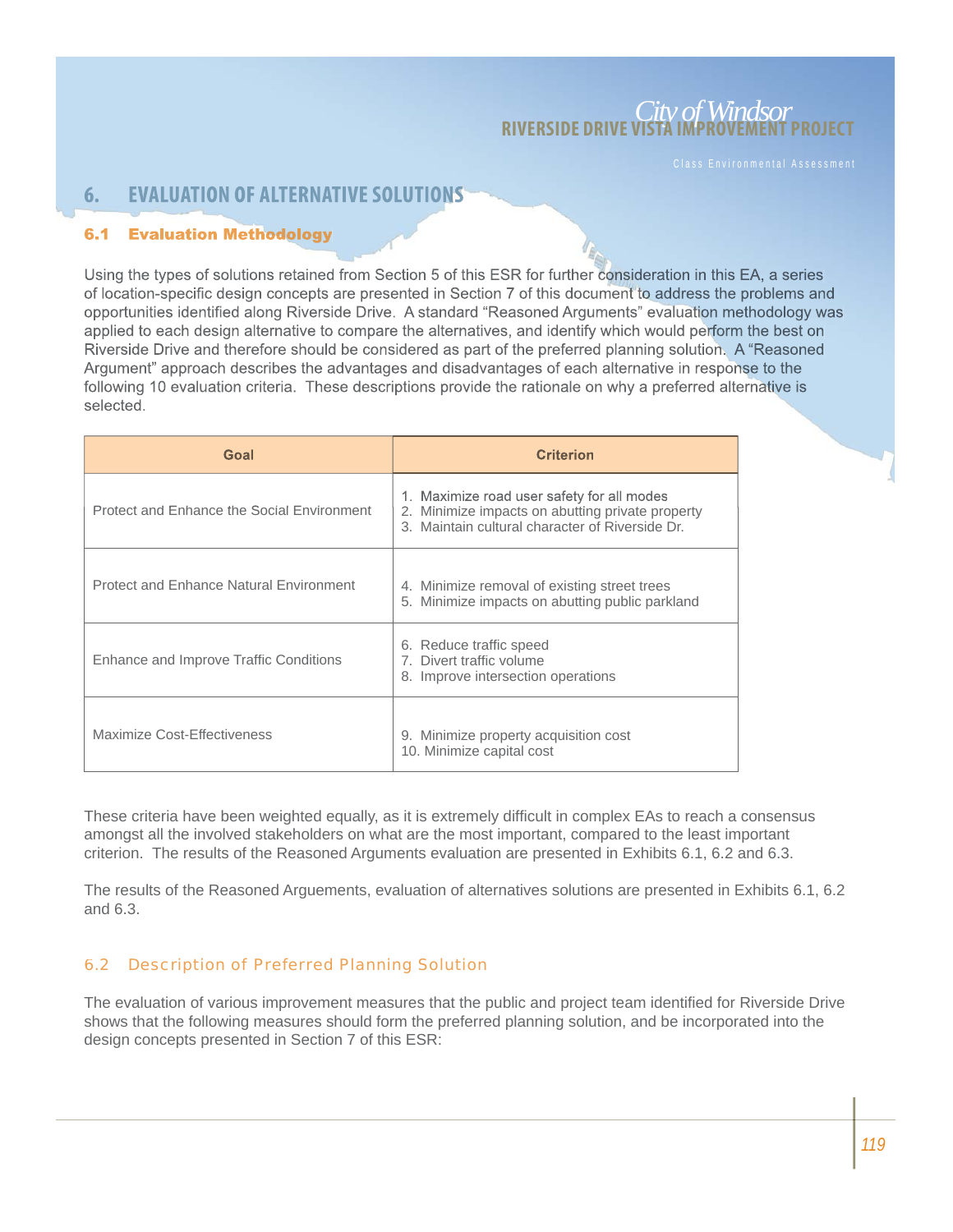

- Maintain the two and four travel lane cross-sections of Riverside Drive with no addition or reduction of travel lanes, providing:
	- two lanes west of Caron Avenue;  $\bigcap$
	- four lanes from Caron to Devonshire Road;  $\bigcap$
	- three lanes from Devonshire to Walker Road (2 eastbound and 1 westbound)  $\bigcap$
	- two lanes from Walker Road to Strabane Avenue with left turn lanes at strategic intersections and a landscaped centre median; and
	- two lanes east of Strabane Avenue;  $\bigcap$
- Include two marked and coloured exclusive bike lanes 1.5 m wide on each side of the paved surface; •
- Include barrier curbs along the entire length of Riverside Drive, with consideration of high curbs on the curved section from Lauzon Road to Riverdale Avenue; •
- Reconstruct paved road surfaces and south sidewalk in sections rated in poor condition from: •
	- Devonshire Road to Montreuil Avenue;  $\bigcap$
	- George Avenue to Ford Blvd.;  $\bigcap$
	- Esdras Place to St. Rose Avenue; and
	- Lauzon Road to east city boundary.  $\bigcap$
- Add 37 nodes at 37 locations on Riverside Drive, mainly at intersections but with a small number of midblock locations serving parkland access (see Section 7) to enhance pedestrian crossing safety and act as traffic calming features. Seven (7) are planned as N-1 primary nodes at existing signalized intersections with a raised and coloured pavement surface, pedestrian crossing markings and associated streetscaping. Twenty-one (21) are planned as N-2 secondary nodes with a coloured surface across the entire intersection and pedestrian crossing markings at a pedestrian intersection signal (IPS). Nine (9) are planned as N-3 tertiary nodes with a raised median island/pedestrian refuge and associated landscaping; •
- Install six (6) traffic circles in a progression from Rossini Boulevard to Eastlawn Blvd. as traffic calming and streetscape features; •
- Add a north side sidewalk along sections of Riverside Drive abutting major riverfront parkland where the parkland does not include a nearby pathway parallel to the Drive as described in Section 7; •
- Construct the pedestrian promenade along the north side of Riverside Drive between Huron Church Road and Lincoln Road as adopted by Windsor City Council as part of the Central Riverfront Implementation Plan (CRIP); and •
- Implement traffic capacity and operational improvements on Wyandotte Street East to accommodate •